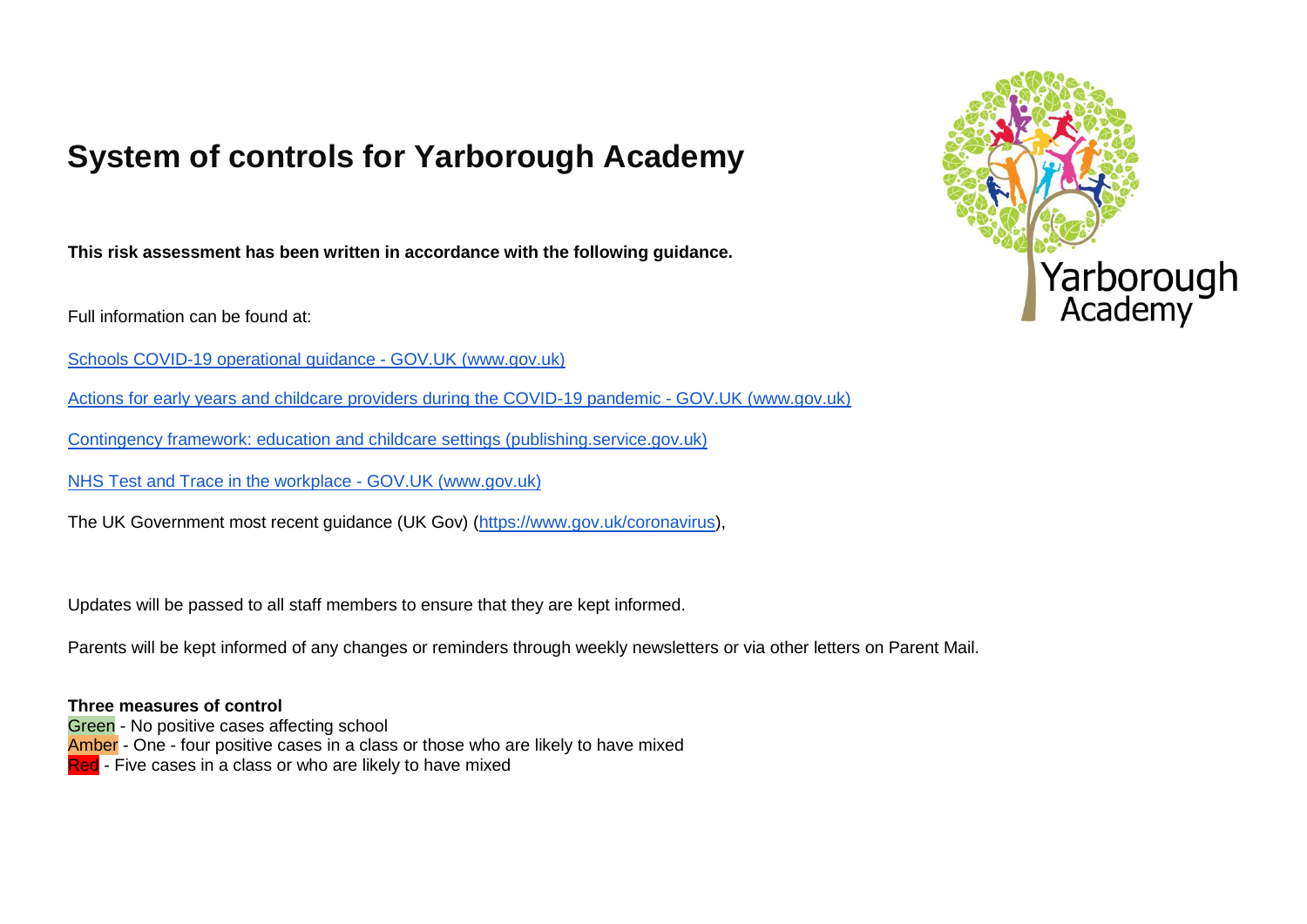### **Follow public health advice on testing, self-isolation and managing confirmed cases of COVID-19**

Schools no longer identify close contacts of confirmed cases. This is done by NHS Test and Trace

A close contact is a person who has been close to someone who has tested positive for COVID-19. You can be a contact anytime from 2 days before the person who tested positive developed their symptoms, and up to 10 days after. This is when the virus can be passed to others.

A risk assessment may be undertaken to determine this, but a contact can be:

-anyone who lives in the same household as another person who has COVID-19 symptoms or has tested positive for COVID-19 -anyone who has had any of the following types of contact with someone who has tested positive for COVID-19:

-face-to-face contact including being coughed on or having a face-to-face conversation within one metre

-been within one metre for one minute or longer without face-to-face contact

-been within 2 metres of someone for more than 15 minutes (either as a one-off contact, or added up together over one day)

| <b>Action</b>                                                                                                                                                                                                                     | <b>Responsible</b> | <b>Additional Actions / Updates</b> |
|-----------------------------------------------------------------------------------------------------------------------------------------------------------------------------------------------------------------------------------|--------------------|-------------------------------------|
| Any adult or child with symptoms, a positive test or have been told to quarantine,<br>should NOT come to school                                                                                                                   | All staff          |                                     |
| Should a staff member begin to show symptoms, they should immediately leave<br>and inform SLT.                                                                                                                                    | All staff          |                                     |
| Should a child begin to show symptoms, they will be moved to the quarantine room<br>(disabled toilet in foyer) with a staff member supervising. They will be sent home<br>and told to follow public health advice.                | All staff          |                                     |
| Disabled toilet will be stocked with PPE in the event that staff need close contact<br>with a positive or symptomatic individual.<br>The room will be fully cleaned if used for isolating an individual.                          | Site Manager       |                                     |
| Public Health England's stay at home guidance will be followed<br>https://www.gov.uk/government/publications/covid-19-stay-at-home-guidance/stay-<br>at-home-guidance-for-households-with-possible-coronavirus-covid-19-infection | All staff          |                                     |
| Staff will continue to undertake twice weekly asymptomatic home tests (for those<br>who have opted in) and report results to hr@yarboroughacademy.co.uk                                                                           | All staff          |                                     |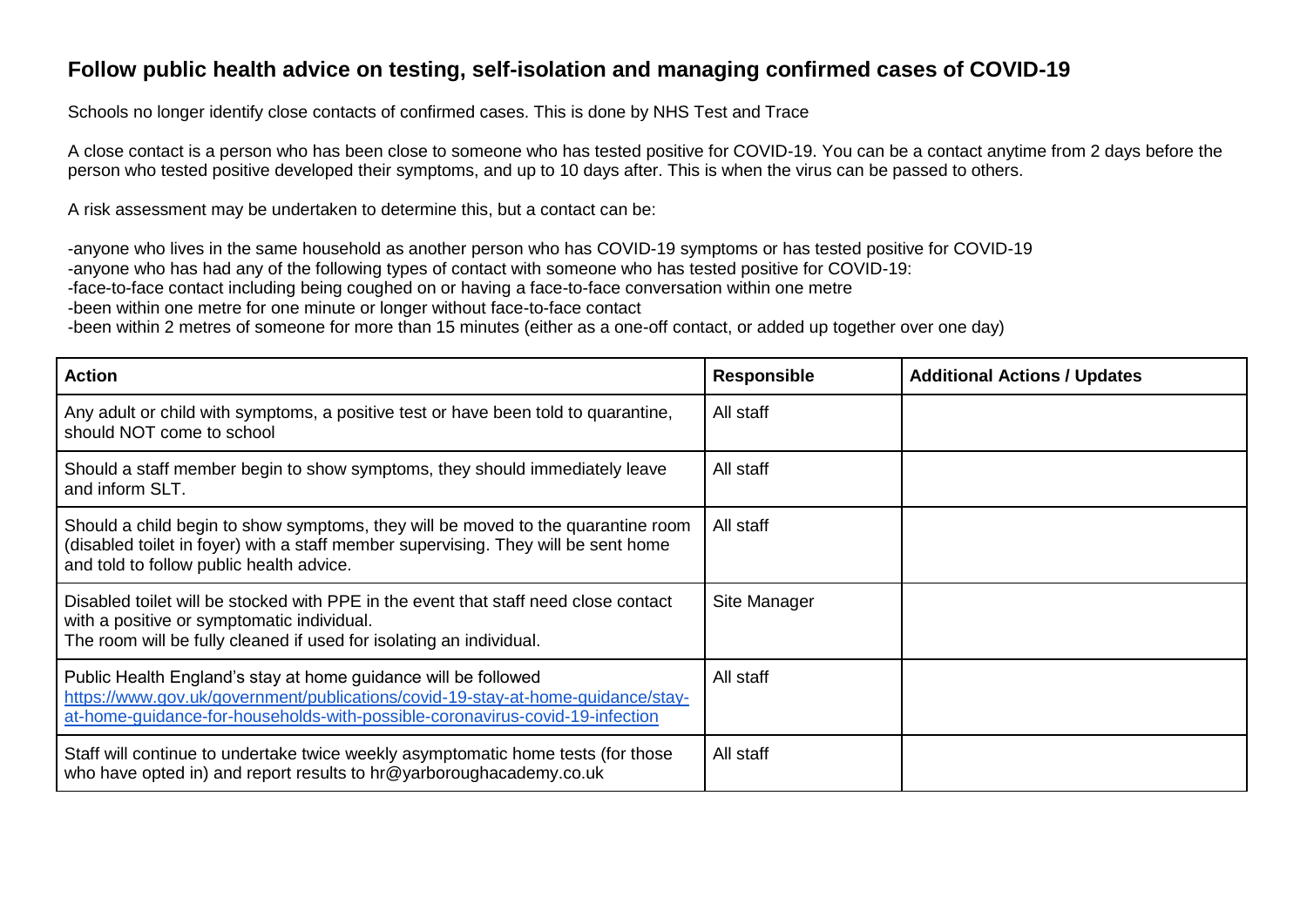| Staff should self-isolate immediately if they show any symptoms of COVID-19 and<br>book a PCR test as soon as possible, even if they are fully vaccinated. If they are<br>notified by NHS Test and Trace of a positive COVID-19 test result, they must<br>complete their full self-isolation period.                                   | All staff |  |
|----------------------------------------------------------------------------------------------------------------------------------------------------------------------------------------------------------------------------------------------------------------------------------------------------------------------------------------|-----------|--|
| -10 days from the day after your symptoms started<br>-10 days after the day of the positive test if you did not have symptoms                                                                                                                                                                                                          |           |  |
| Staff and pupils with a positive LFD test result should self-isolate in line with the<br>stay at home guidance for households with possible or confirmed coronavirus<br>(COVID-19) infection. They will also need to get a free PCR test to check if they<br>have COVID-19.                                                            | All staff |  |
| Whilst awaiting the PCR result, the individual should continue to self-isolate.<br>If the PCR test is taken within 2 days of the positive lateral flow test, and is<br>negative, it overrides the self-test LFD test and the pupil/staff member can return to<br>school, as long as the individual doesn't have COVID-19 symptoms.     |           |  |
| All staff, parents of children and visitors must inform school immediately if they<br>have symptoms or have a positive test and will not be attending school.                                                                                                                                                                          | All staff |  |
| Individuals are NOT required to self-isolate if they live in the same household as<br>someone with COVID-19, or are a close contact of someone with COVID-19, and<br>any of the following apply:                                                                                                                                       | All staff |  |
| • they are fully vaccinated                                                                                                                                                                                                                                                                                                            |           |  |
| they are below the age of 18 years and 6 months                                                                                                                                                                                                                                                                                        |           |  |
| they have taken part in or are currently part of an approved COVID-19<br>vaccine trial                                                                                                                                                                                                                                                 |           |  |
| they are not able to get vaccinated for medical reasons                                                                                                                                                                                                                                                                                |           |  |
| Instead, they will be contacted by NHS Test and Trace, informed they have been in<br>close contact with a positive case and advised to take a PCR test.                                                                                                                                                                                |           |  |
| If the staff member is NOT fully vaccinated and are identified as a close contact -<br>they must follow NHS instruction and isolate until 10 days after the most recent day<br>on which they were exposed to the positive case.                                                                                                        |           |  |
| Those contacts who are exempt from self-isolation (fully vaccinated) will still be<br>advised to take a PCR test, but will not be required to self-isolate while they wait for<br>the result. They will also be advised to consider the following precautions until 10<br>days after their most recent contact with the positive case: | All staff |  |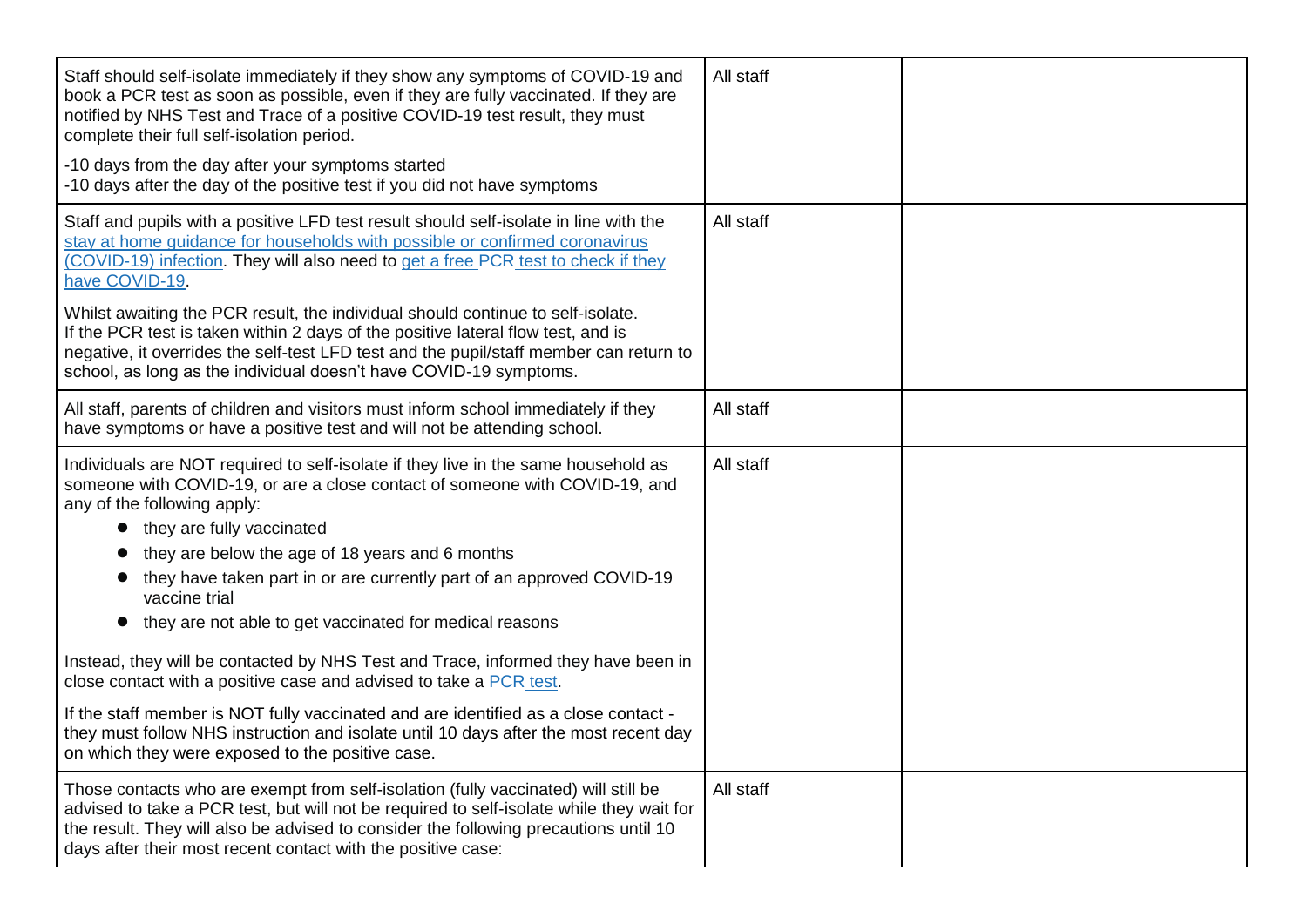| -limiting close contact with people outside their household, especially in enclosed<br>spaces<br>-wearing a face covering in enclosed spaces and where they are unable to maintain<br>social distancing<br>-limiting contact with anyone who is clinically extremely vulnerable<br>-taking part in regular lateral flow testing                                                                                                                                                                                                                                               |                        |  |
|-------------------------------------------------------------------------------------------------------------------------------------------------------------------------------------------------------------------------------------------------------------------------------------------------------------------------------------------------------------------------------------------------------------------------------------------------------------------------------------------------------------------------------------------------------------------------------|------------------------|--|
| For staff members who are deemed more at risk, e.g. those that are not fully<br>vaccinated, those who are clinically extremely vulnerable, those who are in their<br>final trimester of pregnancy etc. more vigilance is advised by trying to maintain<br>distance from other adults and wearing face coverings where close contact is<br>unavoidable.<br>If the staff member works over multiple classrooms, they should minimise activity<br>that would be deemed as close contact to reduce the risk of transmission (except<br>for emergencies and first aid situations). | All staff              |  |
| It is an offence for an employer to allow a worker to attend the workplace if we are<br>aware that the worker is legally required to self-isolate because they have been<br>notified by NHS Test and Trace that they have either:                                                                                                                                                                                                                                                                                                                                             | All staff              |  |
| -tested positive for COVID-19<br>-been in close contact with someone who has tested positive for COVID-19 and<br>they are not exempt from self-isolation (not fully vaccinated)                                                                                                                                                                                                                                                                                                                                                                                               |                        |  |
| Any children requiring to isolate will be provided with Remote Education (see<br>separate document for details) if they are well enough.                                                                                                                                                                                                                                                                                                                                                                                                                                      | All staff              |  |
| Visitors to school will be expected to follow this risk assessment. The office staff will<br>ask any visitor if they have symptoms or have tested positive in the last 10 days.<br>Hand sanitiser will be available at reception to use before entering the school.                                                                                                                                                                                                                                                                                                           | Office staff           |  |
| <b>Record Keeping</b><br>Self Isolation return dates spreadsheet records all children not in school due to<br>COVID, with the reason and expected return date.                                                                                                                                                                                                                                                                                                                                                                                                                | Office staff           |  |
| Contact registers for isolation spreadsheets records all contact made, safeguarding<br>and remote education access.                                                                                                                                                                                                                                                                                                                                                                                                                                                           | Classroom staff        |  |
| Covid attendance codes to be accurate.                                                                                                                                                                                                                                                                                                                                                                                                                                                                                                                                        | Office staff           |  |
| Educational setting status form completed and sent off daily                                                                                                                                                                                                                                                                                                                                                                                                                                                                                                                  | Office staff           |  |
| Notification to Children's Services if a vulnerable child is not attending school due to<br>isolation                                                                                                                                                                                                                                                                                                                                                                                                                                                                         | <b>Learning Mentor</b> |  |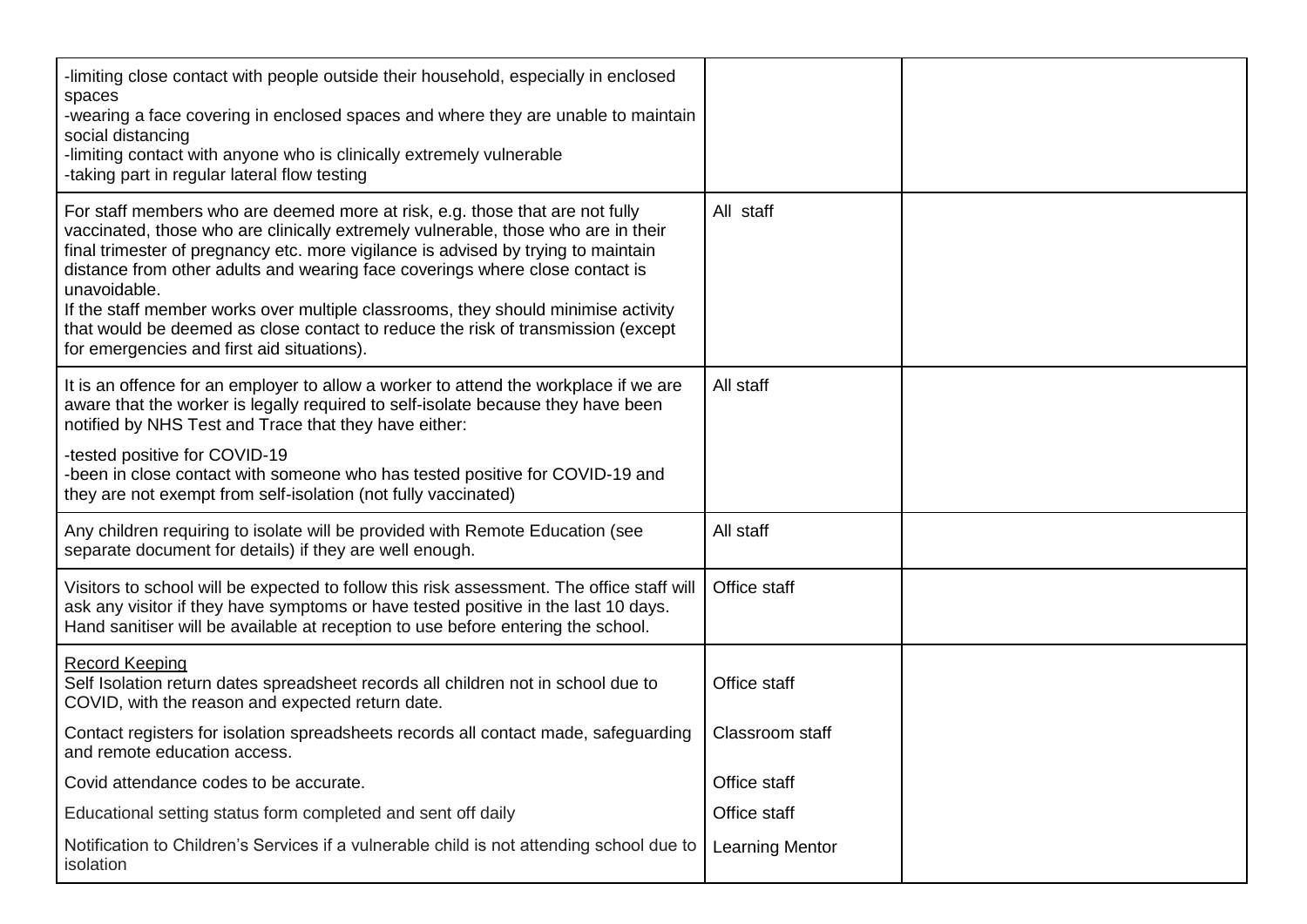## **Control Measures**

Any measures that are no longer enforced by the government can still be followed at an individual's discretion e.g. face coverings can be worn, individuals can follow social distancing.

### GREEN

### **Ensure good hygiene for everyone**

| <b>Action</b>                                                                                                                                                                                                                                                                                                                                                                                                                                                                                                                                                                                                                      | <b>Responsible</b>                    | <b>Additional Actions / Updates</b> |
|------------------------------------------------------------------------------------------------------------------------------------------------------------------------------------------------------------------------------------------------------------------------------------------------------------------------------------------------------------------------------------------------------------------------------------------------------------------------------------------------------------------------------------------------------------------------------------------------------------------------------------|---------------------------------------|-------------------------------------|
| All staff and children are to wash their hands for a minimum of 20 seconds and<br>dry them thoroughly, or use the appropriate hand sanitizer:<br>on arrival at school (including breakfast club and out of school clubs)<br>entry and exiting the classroom<br>before eating<br>after eating<br>after blowing nose, coughing or sneezing<br>when using the toilets<br>before and after using shared resources, such as photocopier /<br>laminator<br>before leaving school<br>Hand towels / tissues to be placed in the lidded bin.<br>Hand sanitiser may only be used in place of hand-washing on three consecutive<br>occasions. | All staff                             |                                     |
| Hand sanitiser available in all rooms.<br>Hand sanitiser stations fitted and kept topped up outside each classroom and<br>staff and visitor entrances/exits.                                                                                                                                                                                                                                                                                                                                                                                                                                                                       | Site Manager                          |                                     |
| Signage displayed around the building advising of hand cleaning procedures<br>and correct hand washing techniques.                                                                                                                                                                                                                                                                                                                                                                                                                                                                                                                 | Site Manager                          |                                     |
| Promote the 'catch it, bin it, kill it' approach                                                                                                                                                                                                                                                                                                                                                                                                                                                                                                                                                                                   | All staff                             |                                     |
| Tissues and bagged lidded bins are available in classrooms.                                                                                                                                                                                                                                                                                                                                                                                                                                                                                                                                                                        | Site Manager<br><b>Cleaning Staff</b> |                                     |
| Signs to promote the 'catch it, bin it. Kill it' approach.                                                                                                                                                                                                                                                                                                                                                                                                                                                                                                                                                                         | Site Manager                          |                                     |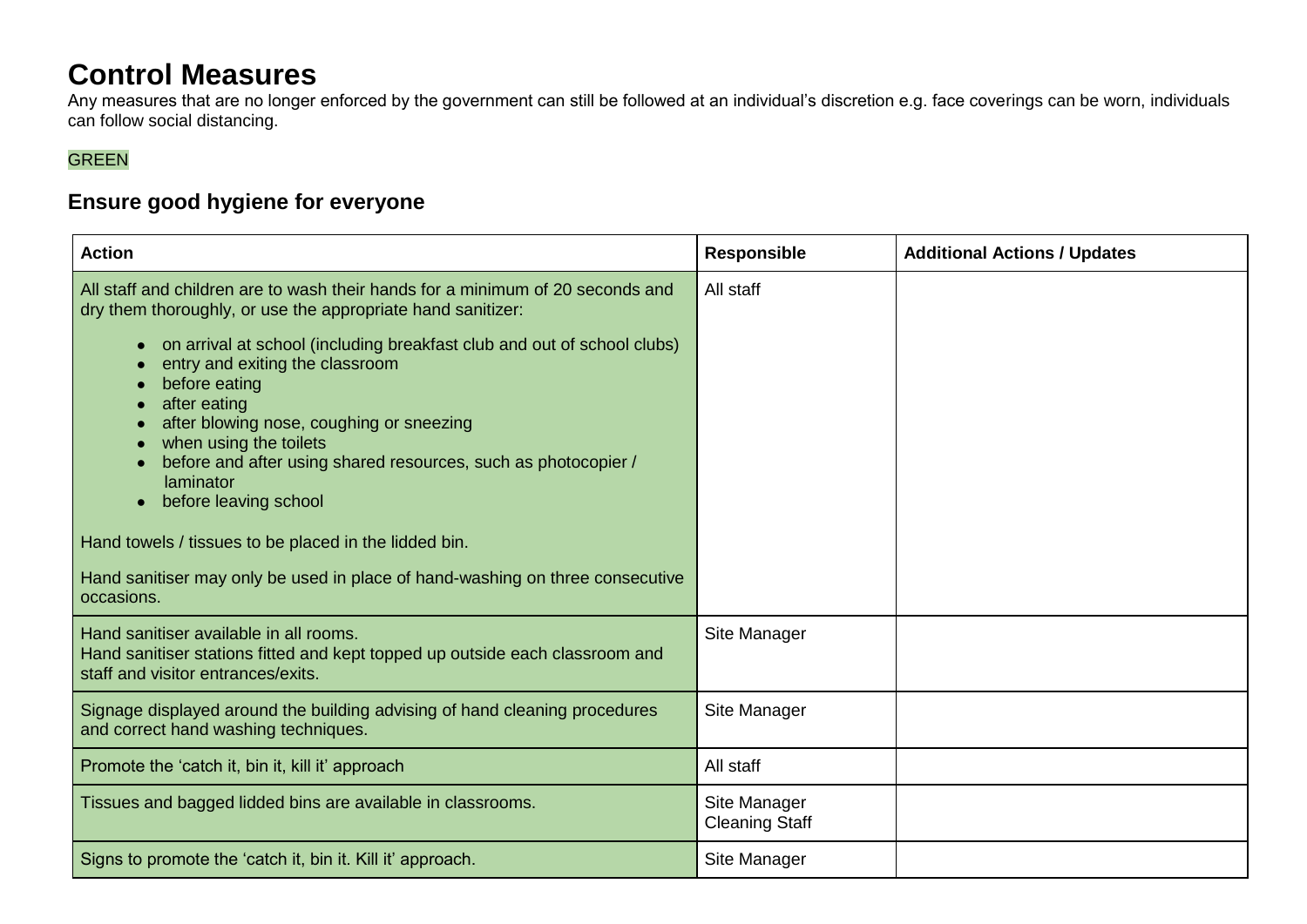## **Maintain appropriate cleaning regimes**

| Actions                                                                                                                                                                                                                                                                                                             | Responsible                              | <b>Additional Actions</b> |
|---------------------------------------------------------------------------------------------------------------------------------------------------------------------------------------------------------------------------------------------------------------------------------------------------------------------|------------------------------------------|---------------------------|
| Regular cleaning of frequently touched surfaces throughout the day in the<br>classroom.                                                                                                                                                                                                                             | Classroom staff                          |                           |
| Cleaning the classroom after the children have eaten lunch.                                                                                                                                                                                                                                                         | Classroom staff<br>Lunchtime supervisors |                           |
| Frequently touched surfaces cleaned more regularly e.g. lockers, handles, hand<br>rails, playground furniture.                                                                                                                                                                                                      | Site Manager<br><b>Cleaning staff</b>    |                           |
| Anti-bacterial cleaning products available in Staff room to wipe down shared<br>surfaces regularly.                                                                                                                                                                                                                 | Site Manager<br>All staff                |                           |
| Clean shared equipment e.g. children's ipads, sports equipment, photocopiers<br>etc. regularly                                                                                                                                                                                                                      | All staff                                |                           |
| Plentiful supply of cleaning equipment for all rooms including disposable cloths,<br>anti-bacterial wipes and spray.<br>Staff room - spray, cloths and wipes<br>Next to photocopiers - special wipes<br>Classrooms - spray, cloths and wipes<br>Break out rooms - wipes<br>Breakfast club - spray, cloths and wipes | Site Manager                             |                           |
| Office occupants to regularly clean;<br>keyboard<br>mouse<br>desk top<br>telephones<br>door handles<br>door ledge                                                                                                                                                                                                   | Office users                             |                           |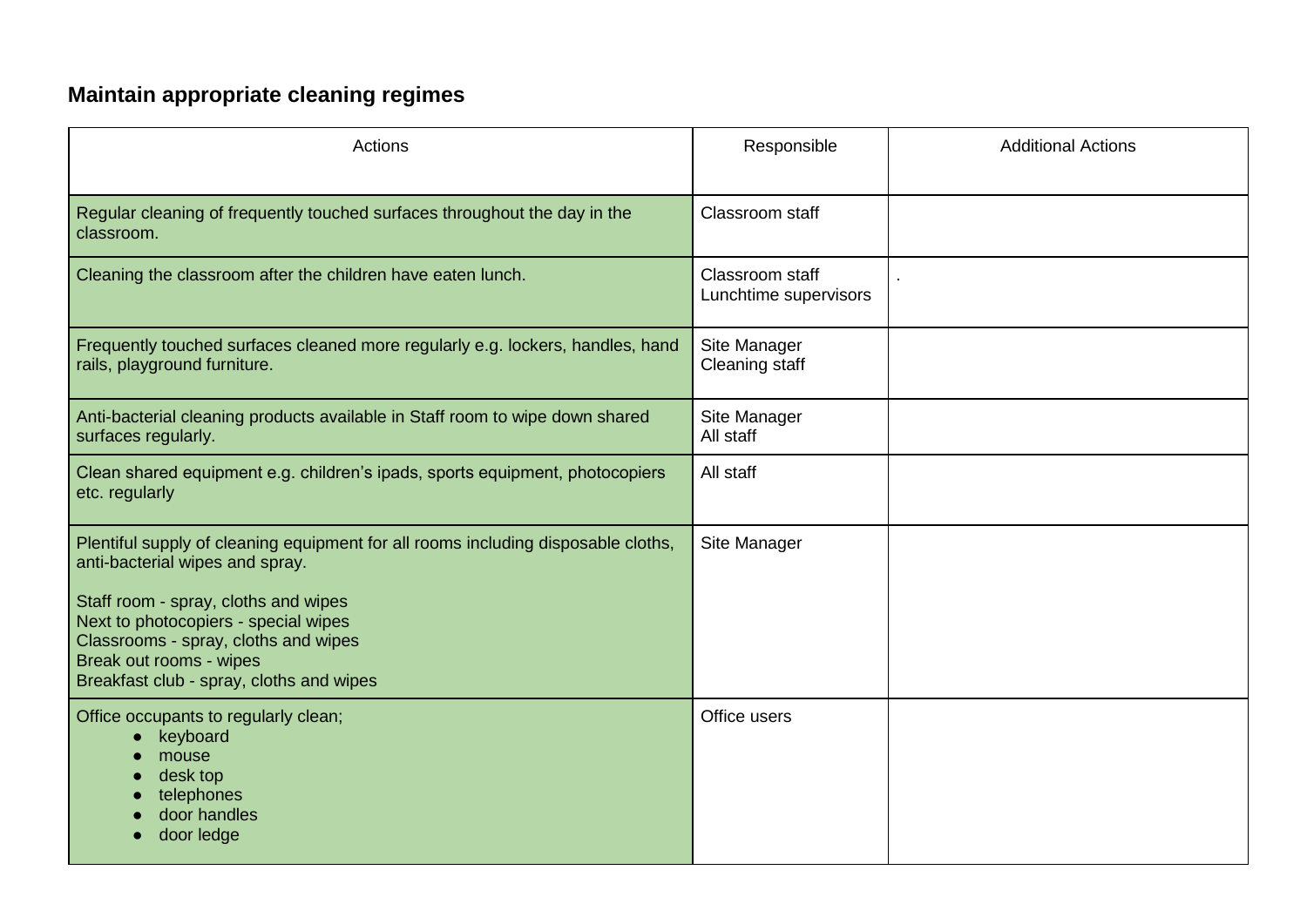| Cleaning team to complete full clean of all areas daily with a particular focus<br>upon shared areas e.g. Hall, break out rooms, staff room, dining room.<br>Fogging of areas where confirmed cases have been.<br><b>Bins emptied regularly.</b><br>Records kept. | Site Manager<br>Cleaning staff |  |
|-------------------------------------------------------------------------------------------------------------------------------------------------------------------------------------------------------------------------------------------------------------------|--------------------------------|--|
|                                                                                                                                                                                                                                                                   |                                |  |

### **Keep occupied spaces well ventilated**

| <b>Action</b>                                                                                                                     | <b>Responsible</b>         | <b>Additional Actions / Updates</b> |
|-----------------------------------------------------------------------------------------------------------------------------------|----------------------------|-------------------------------------|
| Windows and doors must be open where practical to allow for ventilation.                                                          | All staff                  |                                     |
| Poorly ventilated areas will be identified using CO2 devices and steps will be<br>taken to improve fresh air flow in these areas. | Site Manager               |                                     |
| Air purifier to be used in the staff room.                                                                                        | Site Manager               |                                     |
| For events where visitors are present, ventilation will be a high priority including<br>the use of air purifiers.                 | Site Manager<br><b>SLT</b> |                                     |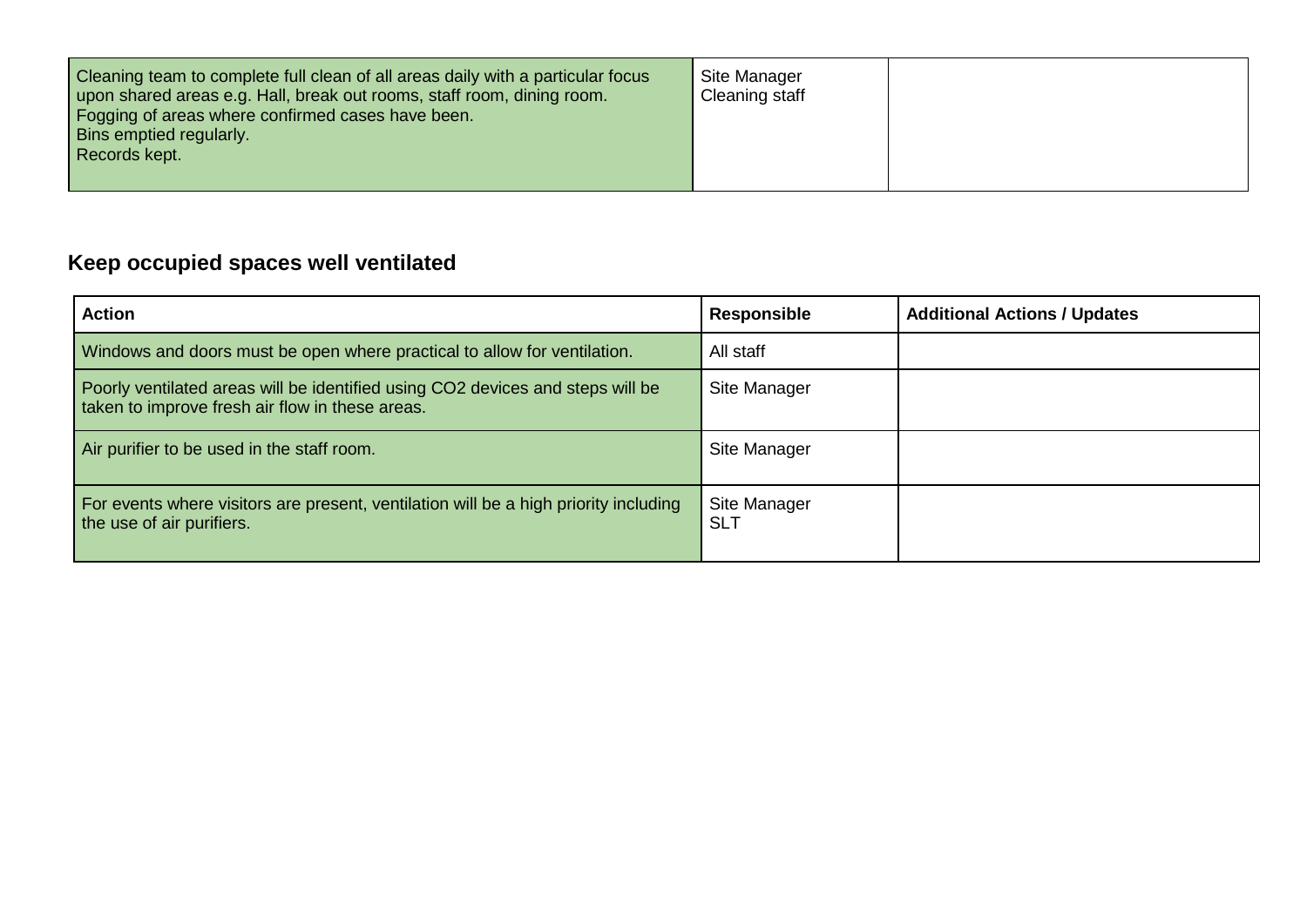# **Outbreak Management Plan**

DfE guidance presents thresholds that should trigger the setting to undertake an additional assessment and seek advice as necessary. Thresholds are described as:

• 5 children, pupils, students or staff, who are likely to have mixed closely, test positive for COVID-19 within a 10-day period; or

• 10% of children, pupils, students or staff who are likely to have mixed closely test positive for COVID-19 within a 10-day period (whichever is reached first)

All settings should seek public health advice if a pupil, student, child or staff member is admitted to hospital with COVID-19. They can do this by phoning the DfE helpline (0800 046 8687, option 1), or in line with other local arrangements. Hospitalisation could indicate increased severity of illness or a new variant of concern. Settings may be offered public health support in managing risk assessments and communicating with staff and parents

Employers should call the Self-Isolation Service Hub on 020 3743 6715 as soon as they are made aware that any of their workers have tested positive.

Employers will need to provide the 8-digit NHS Test and Trace Account ID (sometimes referred to as a CTAS number) of the person who tested positive, alongside the names of co-workers identified as close contacts. This will ensure that all workplace contacts are registered with NHS Test and Trace and can receive the necessary public health advice, including the support available to help people to self-isolate where required.

If risk assessment by a public health professional indicates transmission is occurring in the setting further control measures may be advised, including the following:

• Reintroduction of face coverings.

• Additional asymptomatic LFD testing, including reinstating onsite testing.

• Advice to anyone (staff or pupil) who is known be at increased risk of severe infection.

• Other proportionate measures as necessary, seeking to maintain face to face education if it is safe to do so. For example, reducing crowding through temporarily suspending assemblies or other events that bring larger groups together.

Where it is judged that sustained transmission is occurring, or there are other risks such as a variant of concern (VOC) or increased severity of illness, the LA/ HPT may decide to convene an outbreak control meeting (OCT). Contact isolation should only be considered if other measures are not bringing the outbreak under control.

#### **DfE coronavirus helpline**

Telephone: 0800 046 8687 Monday to Friday, 8am to 6pm Saturday to Sunday, 10am to 6pm

Many aspects from the original risk assessment have remained. This means that the table below will be the only actions needed in our Step-up Plan.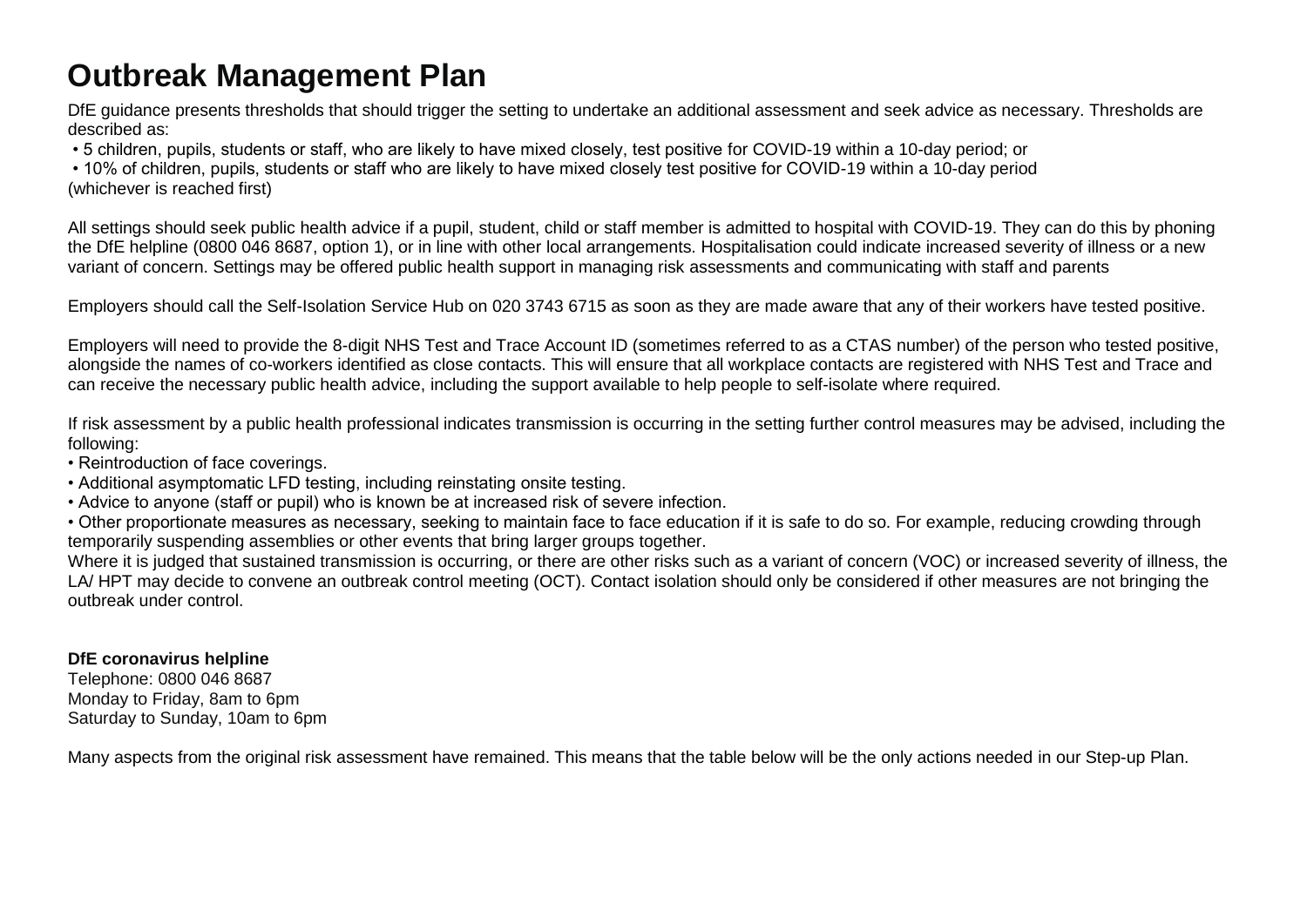#### **Existing measures:**

Dedicated year group entrances and exits Staggered starts and finishes with one way system No assemblies of more than one year group First aid equipment kept in each classroom Children's lunches eaten in the classrooms Children wearing P.E. kit to school on their allocated day

#### **Step-up Measures AMBER**

One to four children, pupils, students or staff, who are likely to have mixed closely, test positive for COVID-19 within a 10-day period These measures will be isolated to the classes of a positive case for 10 days.

| <b>Action</b>                                                                                            | <b>Responsible</b>    | <b>Additional Actions / Updates</b> |
|----------------------------------------------------------------------------------------------------------|-----------------------|-------------------------------------|
| Class to NOT mix with children or adults from other classes indoors                                      | Relevant staff        |                                     |
| Staff to wear masks in communal areas                                                                    | Relevant staff        |                                     |
| Staff to maintain distance from colleagues including in the staff room                                   | Relevant staff        |                                     |
| Increase ventilation even further in the classroom                                                       | <b>Relevant staff</b> |                                     |
| Do not use any break out rooms or the hall                                                               | <b>Relevant staff</b> |                                     |
| Staff to join meetings virtually rather than in person                                                   | <b>Relevant staff</b> |                                     |
| Daily LFD testing                                                                                        | Relevant staff        |                                     |
| No other adults or children to enter the classroom (wear a face covering if the<br>visit is unavoidable) | All staff             |                                     |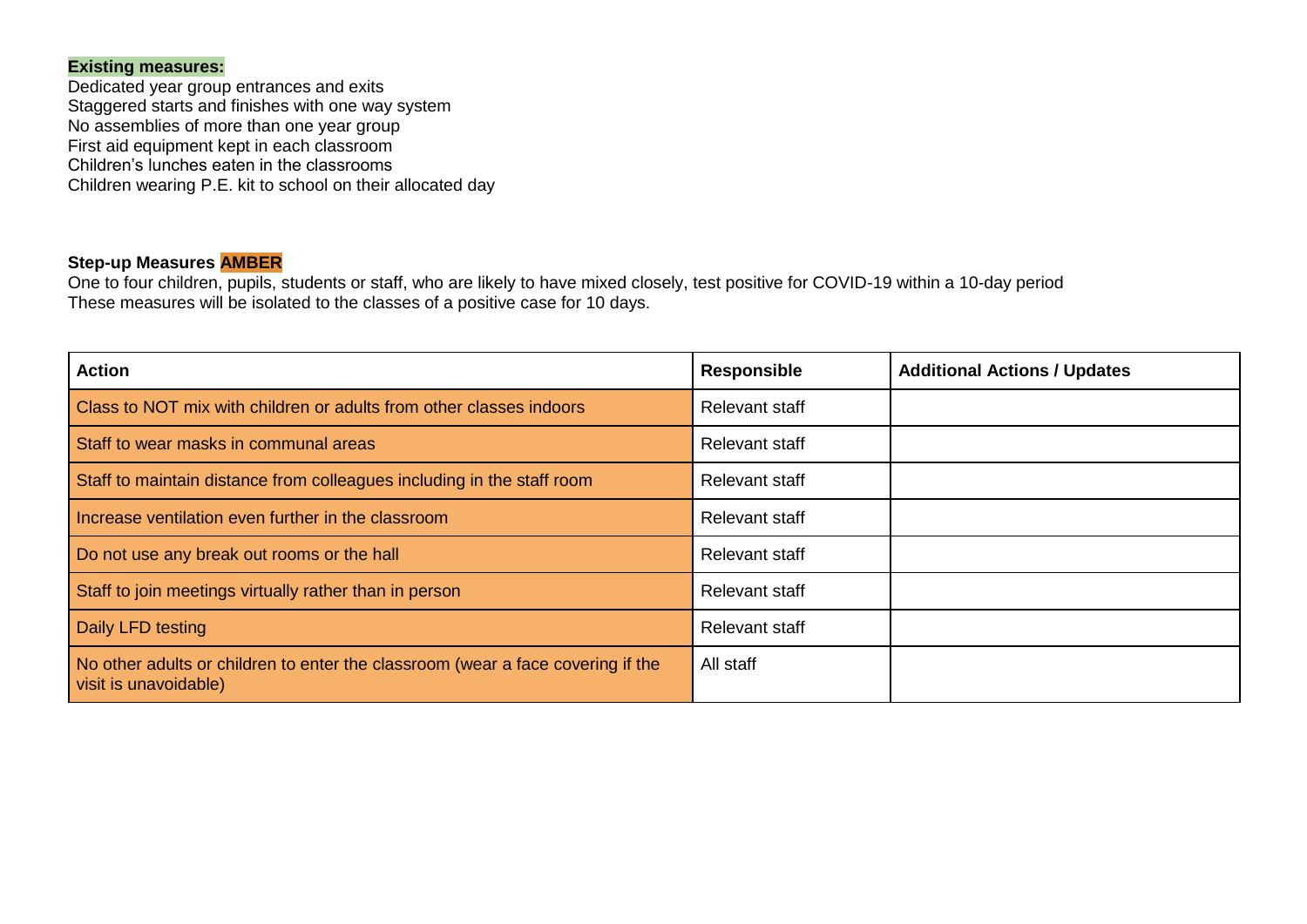**Step-up Measures RED** - Not all these actions will be necessary. Which actions are followed will depend upon the severity of the outbreak and advice from Public Health.

| <b>Action</b>                                                                                                                            | <b>Responsible</b> | <b>Additional Actions / Updates</b> |
|------------------------------------------------------------------------------------------------------------------------------------------|--------------------|-------------------------------------|
| Year group bubbles to be reintroduced with no mixing between bubbles                                                                     | All staff          |                                     |
| <b>Teachers and Teaching assistants assigned to one bubble</b>                                                                           | <b>SLT</b>         |                                     |
| Zoned playgrounds and fields reintroduced                                                                                                | All staff          |                                     |
| Small groups at a time in corridor and at lockers to avoid congestion and bubble<br>mixing                                               | All staff          |                                     |
| Key Stage One separation of children's toilets to be reintroduced                                                                        | <b>SLT</b>         |                                     |
| No shared break out rooms                                                                                                                | <b>SLT</b>         |                                     |
| Staff to wear face coverings in all communal areas including corridors                                                                   | All staff          |                                     |
| Adults maintain 2 metre distance from each other                                                                                         | All staff          |                                     |
| Where possible, adults maintain distance from children                                                                                   | All staff          |                                     |
| No other staff to enter the school office. Communication either via electronic<br>systems or over the door hatch.                        | All staff          |                                     |
| Staff room at reduced occupancy with socially distanced seating.<br>Adults need to clean any areas they touch while in this shared area. | All staff          |                                     |
| <b>Staff meetings conducted over Zoom</b>                                                                                                | All staff          |                                     |
| No visitors or parents in school                                                                                                         | All staff          |                                     |
| Classroom with forward facing desks, children with their own permanent places<br>and own equipment.                                      | Classroom staff    |                                     |
| No breakfast club or extra curricular activities (if advised by Public Health)                                                           | <b>SLT</b>         |                                     |
| No public gatherings e.g. Exhibitions                                                                                                    | All staff          |                                     |
| No residential educational visits                                                                                                        | All staff          |                                     |